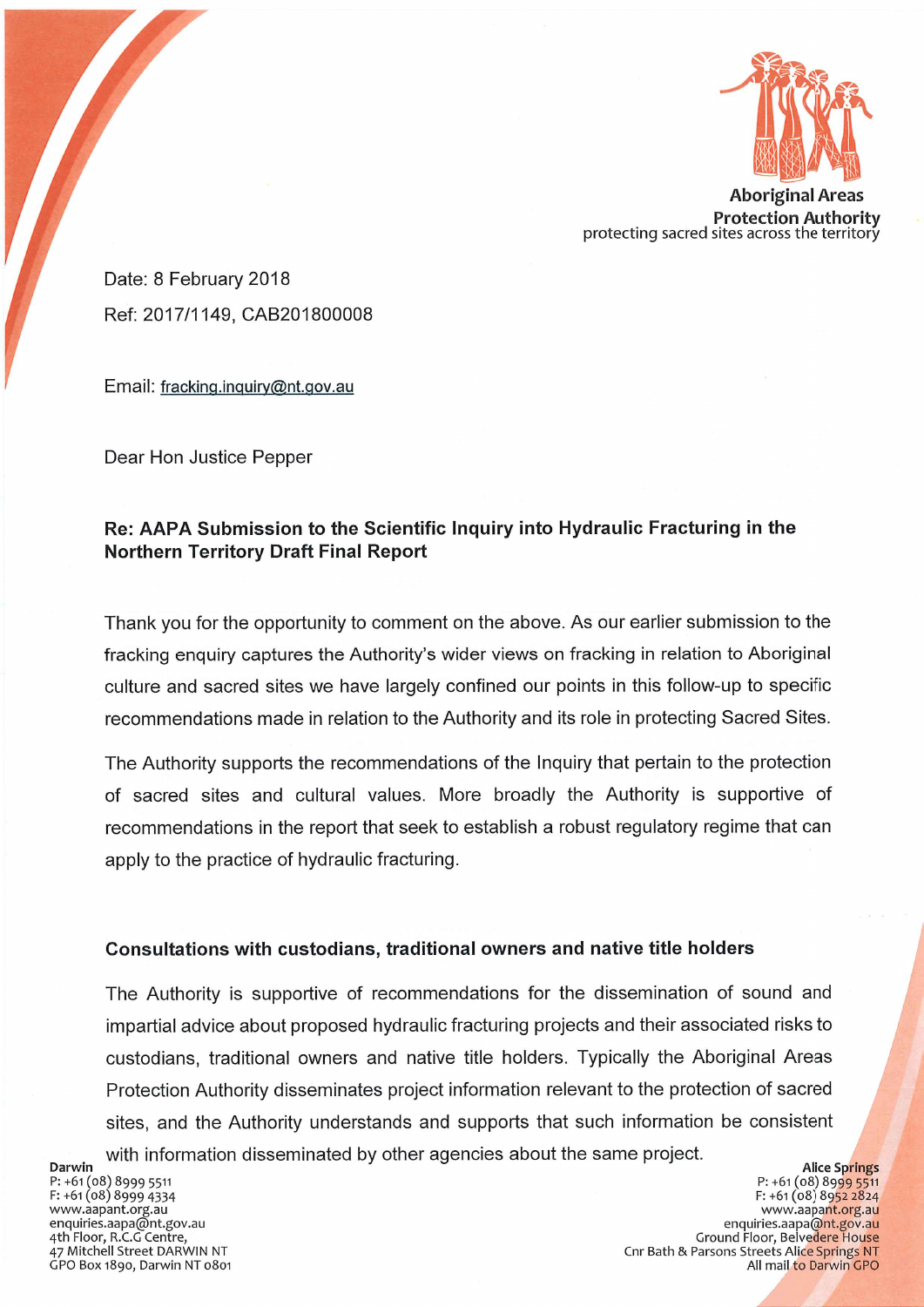Clearly the finer details of how agencies intersect with one another to achieve optimal mitigation of risks is beyond the scope of the Inquiry. However, an example of how such collaboration might occur could be instructive. As outlined in the AAPA submission to the Inquiry, the Northern Territory Government derives its power to legislate for the protection of sacred sites from the Aboriginal Land Rights (NT) Act (ALRA). Consequently the Northern Territory Aboriginal Sacred Sites Act is pursuant to S73(1)(a) of the ALRA. There is an inherent relationship between the two pieces of legislation that seeks to make the protection of sacred sites consistent with the broader rights and interests of Aboriginal people as defined in the Land Rights Act. Greater coordination between processes of environmental approvals, processes of consent, and sacred site protection could be achieved through the definition of legislative triggers and regulatory approvals processes.

In a recent example of a major project in the NT that had high risk factors in relation to the protection of sacred sites the AAPA entered into a memorandum of understanding with the Northern Land Council and the proponent to define the manner in which the three entities would work together. Principally the MoU asserted that an agreement between the proponent and the NLC would inform an Authority Certificate for the project. It also established that the Authority would undertake a detailed assessment of sacred sites within the project area prior to the negotiation of an agreement and provide all relevant information to both the proponent and the NLC to inform the negotiation of a resulting Indigenous Land Use Agreement.

The benefit of this approach was that it allowed custodians of sacred sites to define and limit access and use restrictions for the proposed development in their broadest sense, and prior to engaging in a commercial negotiation. In addition the definition of cultural values from the outset allowed custodians of sacred sites to assess potential risks and impacts on sacred sites arising from the proposed development which in turn informed their consent or otherwise for the development. The early identification of sacred site constraints also allowed for the project to be redesigned to minimise risks and impacts well within commercial and negotiation timeframes. The early definition of cultural values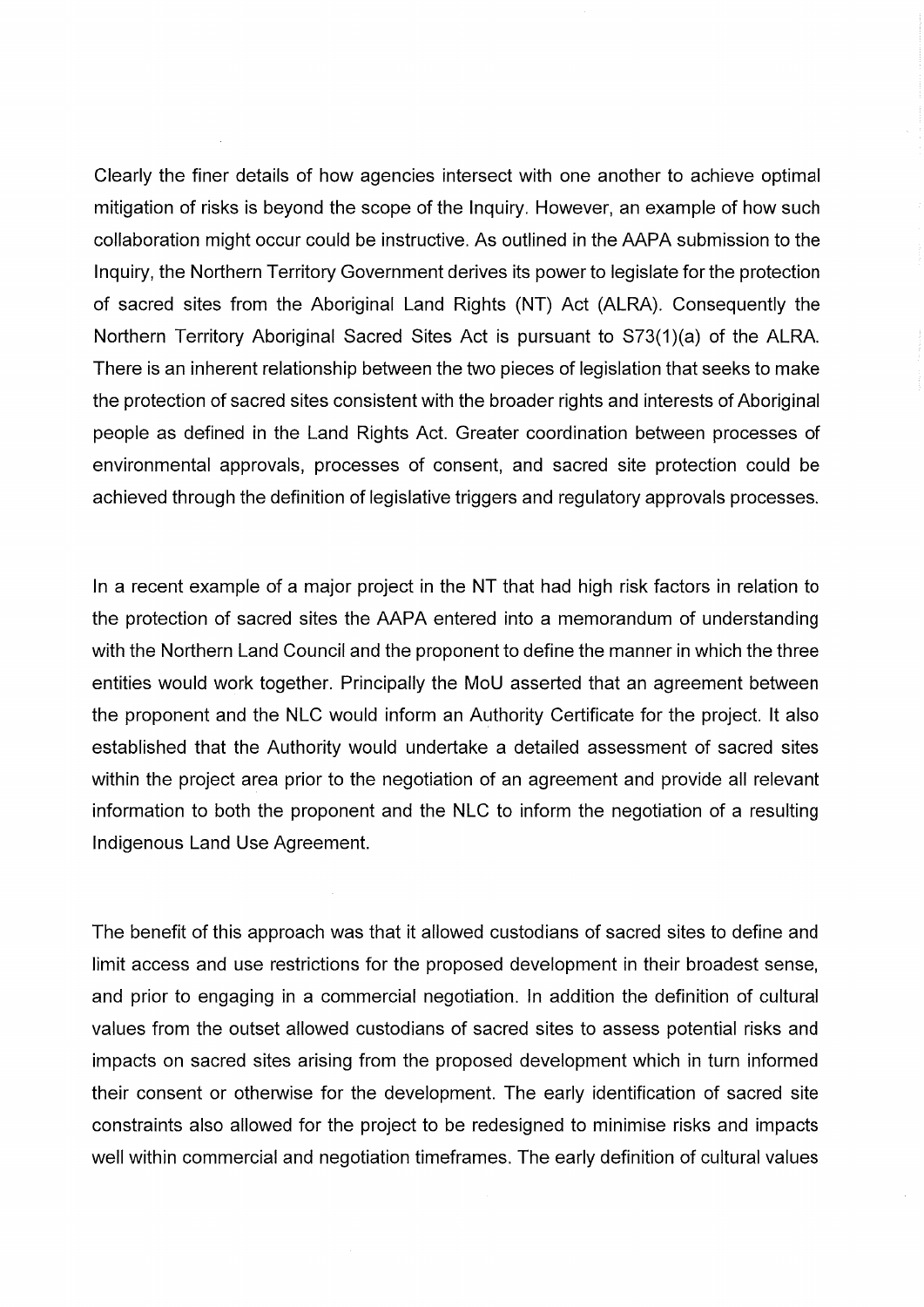provided transparency in the negotiation process which in this instance ran seamlessly resulting in an agreement being negotiated to the satisfaction of all parties in a relatively short period of time.

#### Subsurface sites

The Authority is supportive of the Inquiry's Draft Final Report recommendation that the Sacred Sites Act should be amended so that sub-surface formations can be included as a sacred site or a feature of a sacred site.

In a number of NT locations, custodians have knowledge of sub-surface formations including groundwater that are said to be features of sacred sites. Indeed the integrity of groundwater in particular, is recognised as being integral to the maintenance of many water based sacred sites and the maintenance of the cultural landscape more broadly. However there is some uncertainty about whether subsurface formations can be features of, or comprise, a "sacred site" within the meaning of existing site protection legislation in the NT. As noted in the Draft Final Report, it is arguable that only surface sites are protected by the Sacred Sites Act. The Authority agrees with Panel that the Sacred Sites Act be amended to ensure beyond doubt that features of a sacred site, and sacred sites themselves can be underground.

#### Water

As set out in our earlier response to the enquiry, the practice of hydraulic fracturing could have significant impacts on sacred sites arising from interference with water (surface and groundwater). Water is an essential part of traditional Aboriginal culture, both in terms of access for survival for groups living in remote areas, and also in terms of its spiritual link to Aboriginal sacred sites and religious customs. Clearly issues around the protection of water access for Aboriginal people go beyond sacred site matters, but religious and cultural issues around water access are part of the broader issues and any new fracking regime will need to reflect that.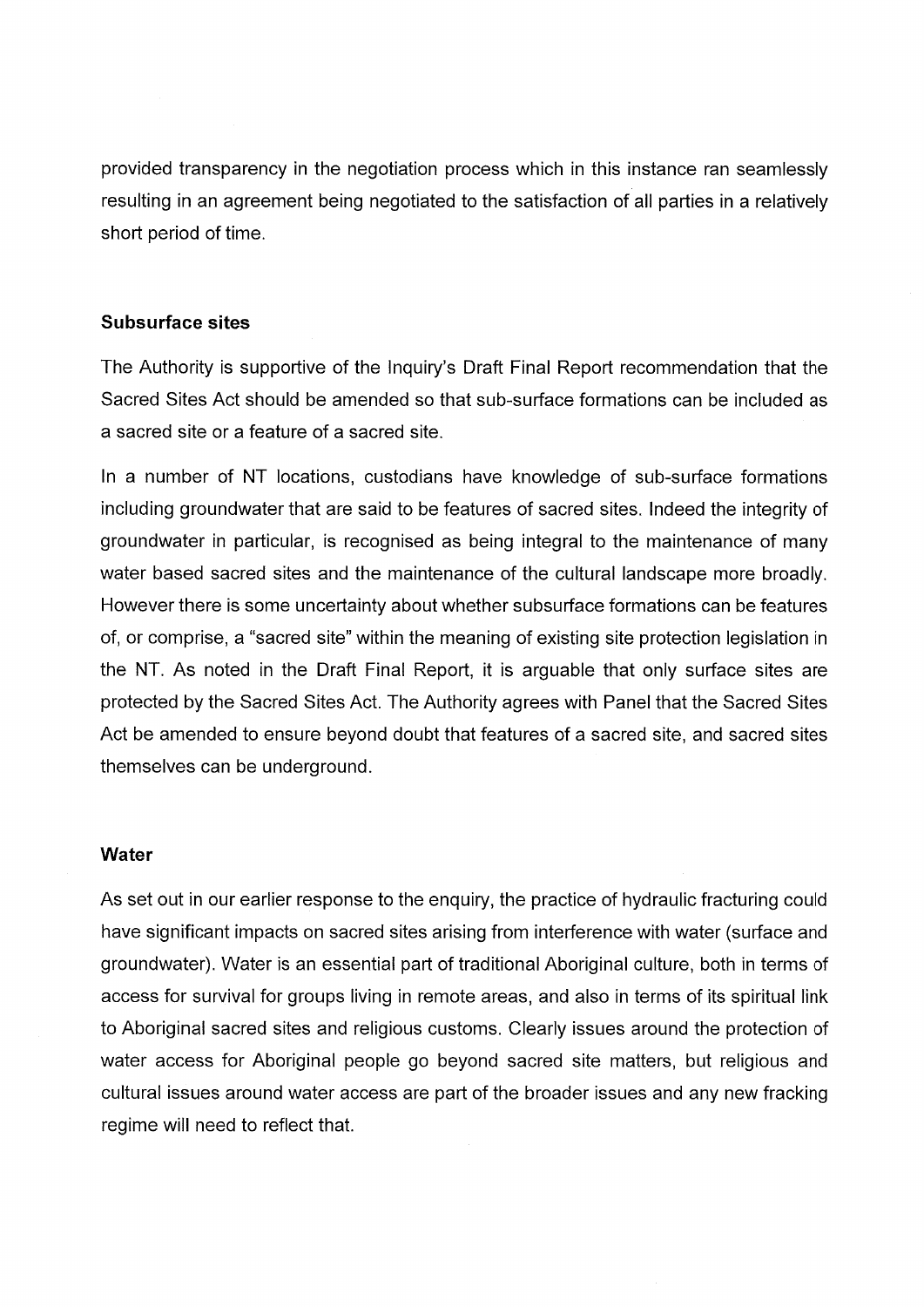Below please find the Aboriginal Areas Protection Area's (AAPA's) comments in relation to the draft recommendations.

# 11.1

## That gas companies be required to obtain an Authority Certificate before undertaking any onshore shale gas activity.

The AAPA is supportive of this recommendation.

To achieve the above recommendation, Authority Certificates should be made mandatory through changes to legislation for example:

-amending the Petroleum Act to mandate the possession of an Authority Certificate as a criteria for approval;

-appending a valid Authority Certificate to an approved mine / environmental management plan.

The same effect may also be achieved through other regulations.

## 11.2

## That AAPA:

- be provided with a copy of any application to conduct hydraulic fracturing for onshore shale gas under petroleum environment legislation at an early stage of the assessment and approval process;
- be given an adequate opportunity to explain the application to custodians;
- and be given an adequate opportunity to comment on the application and have those comments considered by the decision-maker.

The AAPA is supportive of these recommendations.

The AAPA would also like to explore in more detail precisely what its role would be in terms of 'explaining' the applications to Custodians. Part of the AAPA 's role currently is in explaining the impact of proposed projects in relation to Sacred Sites, and this would continue, but it is unclear if this recommendation envisages the AAPA going beyond its current role in terms of disseminating information.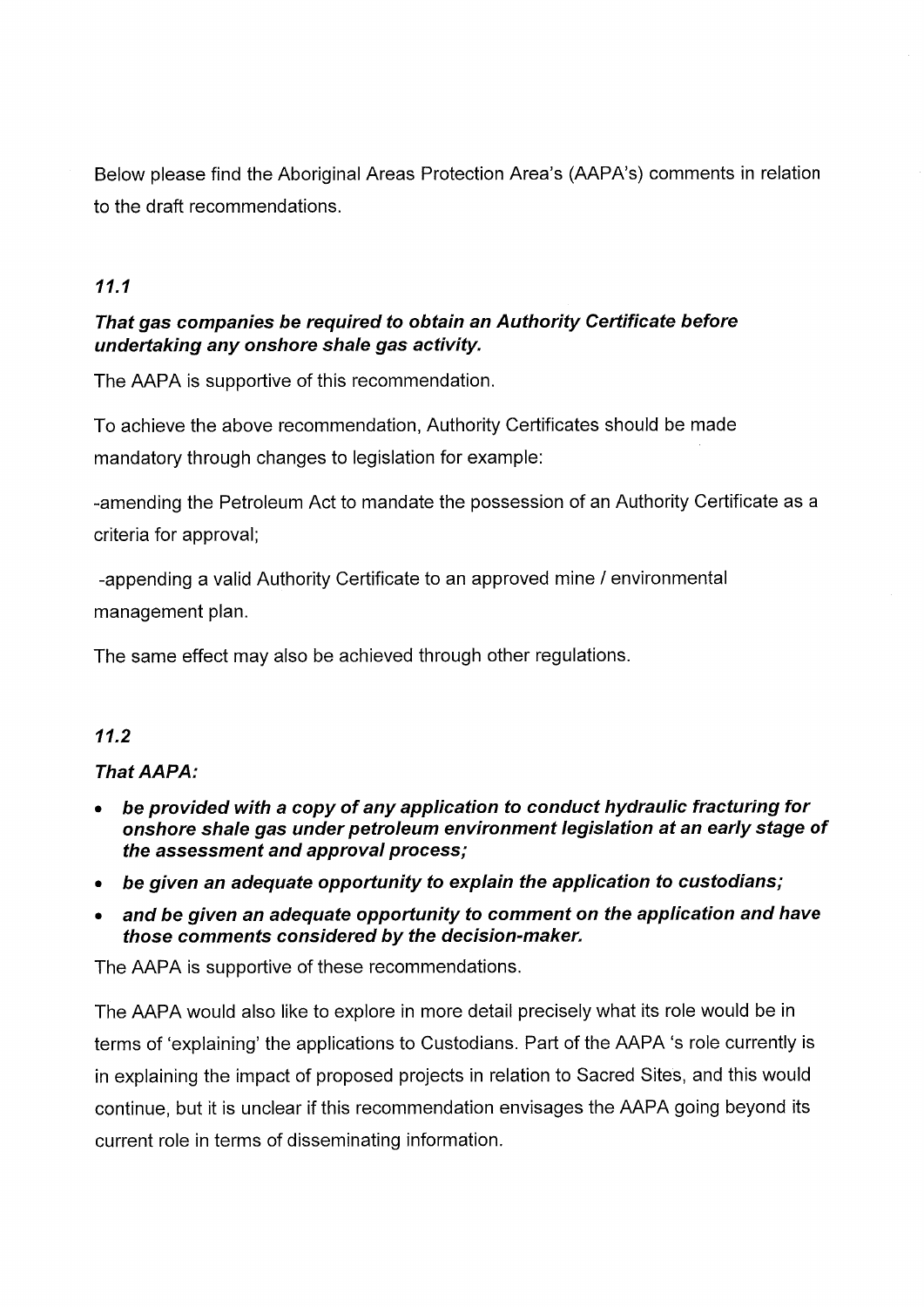# 11.3

# That legislation for the protection of sacred sites be amended so that sub-surface formations can be included as a sacred site or a feature of a sacred site.

The AAPA supports this recommendation.

The Authority will require technical/scientific information and legal advice to identify ways in which it can amend the Act so that underground features of a sacred site and sacred sites themselves can be protected.

The Authority notes that the Crown owns the mineral and petroleum resources beneath the ground (Northern Territory of Australia Minerals (Acquisition) Act). To amend the Act the Authority will likely need to involve the Commonwealth in future discussions.

# 11.4

# That gas companies be required to provide a statement to native title holders with information of the kind required under s 41(6) of the Land Rights Act for the purposes of negotiating a petroleum exploration agreement under the future act provisions of the Native Title Act.

The Authority is supportive of this recommendation and agrees that introducing a requirement for gas companies to provide a statement to native title holders with information of the kind required under s 41(6) of the Land Rights Act will:

- ensure that native title holders are informed about the nature of the development proposed, and
- assist land councils in its consultations for native title land.

The Authority would also benefit from receiving a copy of such a statement from gas companies to assist it in processing Authority Certificates for hydraulic fracturing activities.

As part of the Authority Certificate process, the Authority requires proponents to provide details about proposed works and activities, and will issue a Certificate on the basis that it is satisfied that the use of or work on an area can proceed without substantive risk of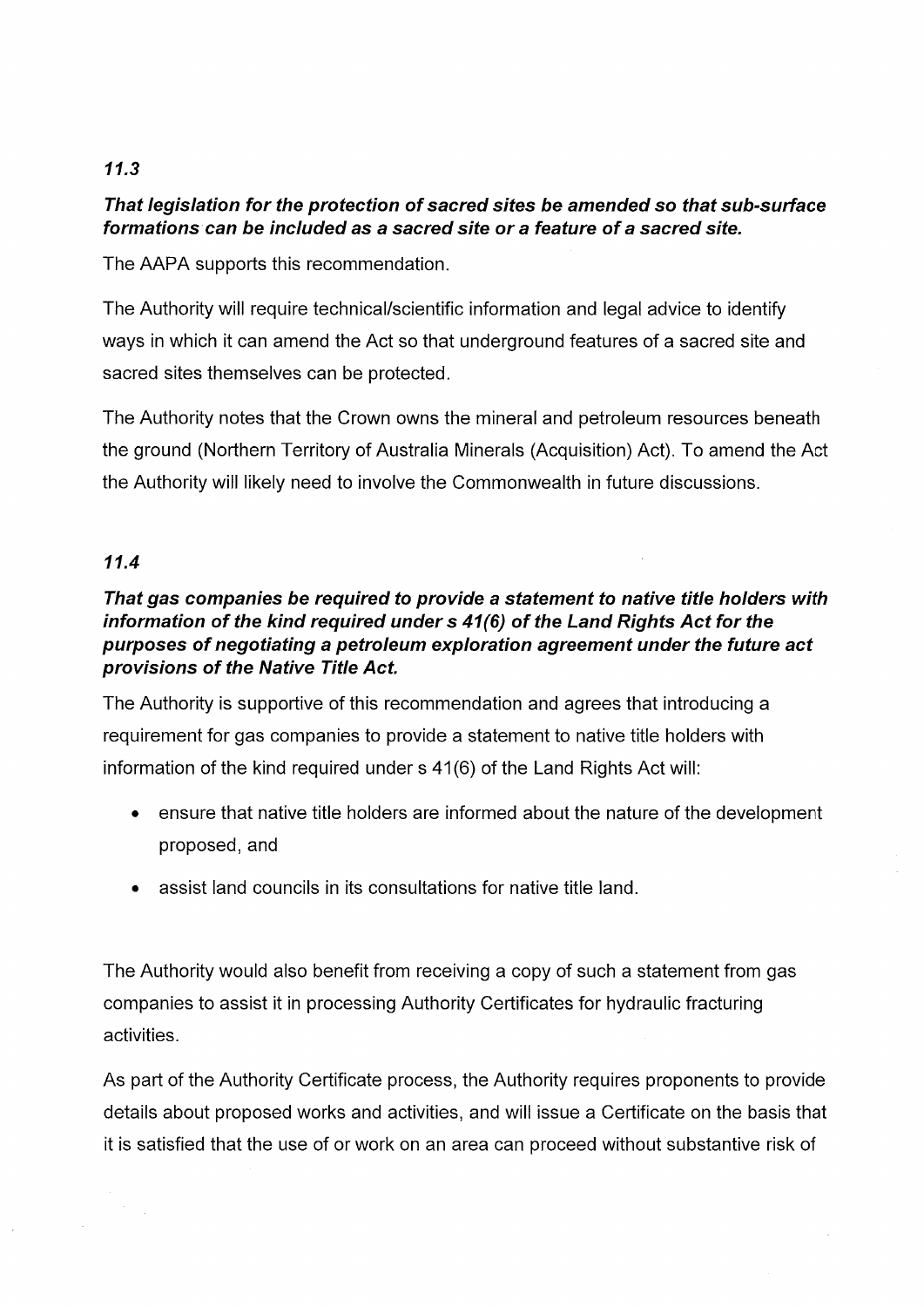damage or interference to a sacred site. A Certificate may also be issued if an agreement has been reached between the Aboriginal custodians of any affected site and the applicant for the Certificate.

# 11.5

## That interpreters be used at all consultations with Aboriginal people for whom English is a second language. Interpreters must be appropriately supported to ensure that they understand the subject matter of the consultation.

The Authority is supportive of this recommendation.

# 11.6

That Land Councils, AAPA, and the Government cooperate to ensure that reliable, accessible (including with the use of interpreters), trusted, and accurate information about any onshore shale gas industry is effectively communicated to all Aboriginal people that will be affected by any onshore shale gas industry.

# That the gas industry fund the design and delivery of any information programs.

The Authority is supportive of this recommendation.

## 11.8

That a comprehensive assessment of the cultural impacts of any onshore shale gas development be completed prior to the grant of any production licence. The cultural assessment must:

- be designed in consultation with Land Councils and AAPA;
- engage traditional Aboriginal owners, native title holders and the affected Aboriginal communities, and be conducted in accordance with world leading practice; and be resourced by the gas industry.

The AAPA is supportive of this recommendation.